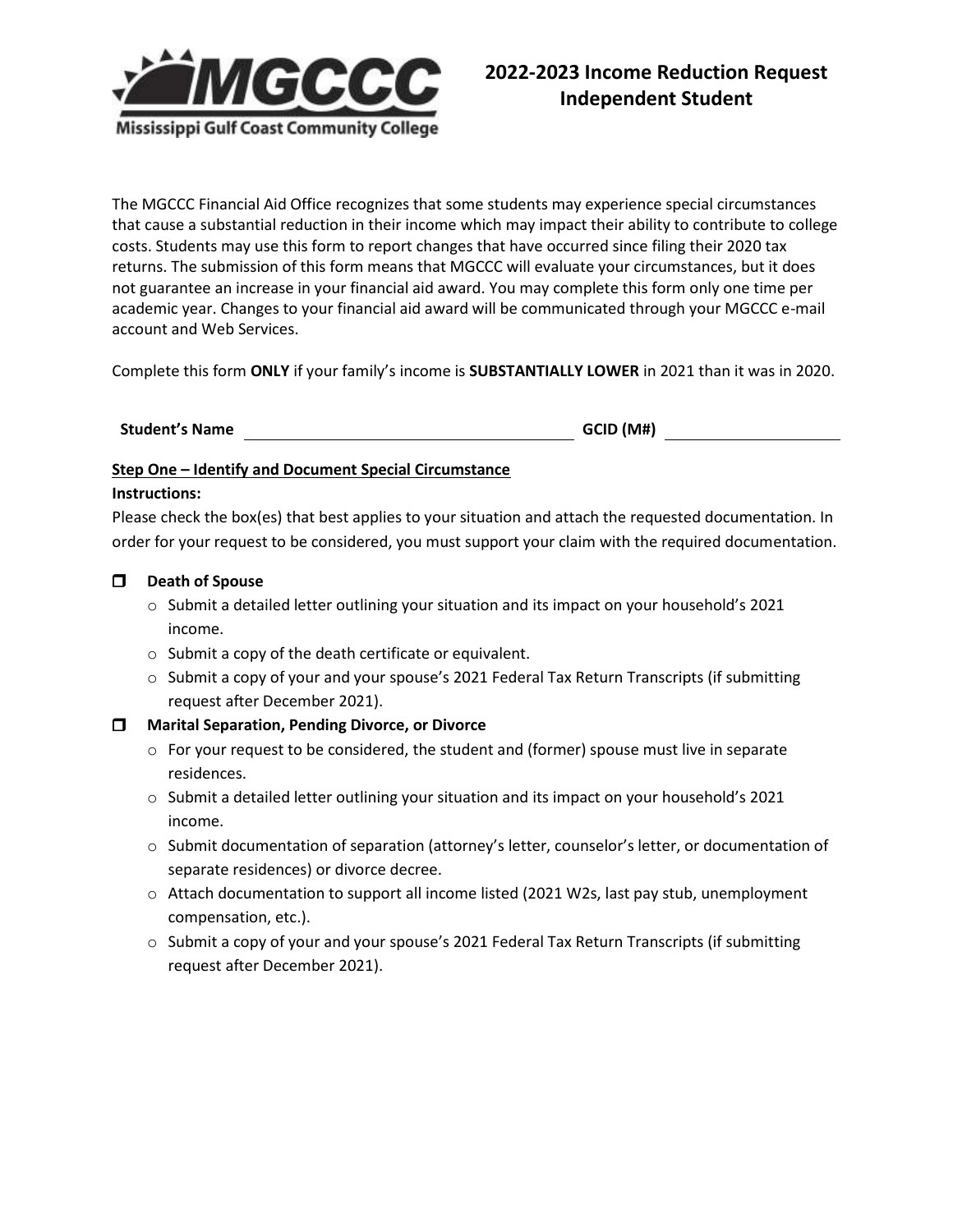# **Separation from Work Due to Layoff or Termination**

- $\circ$  For your request to be considered, the length of unemployment must be substantial.
- $\circ$  Submit a detailed letter outlining your situation and its impact on your household's 2021 income.
- $\circ$  Submit documentation of layoff or termination from former employer or the unemployment office. Letter from former employers must be on company letterhead and should list the date of layoff or termination.
- $\circ$  Attach documentation to support all income listed (last pay stub, unemployment compensation, severance pay, etc.).
- $\circ$  Submit a copy of your and your spouse's 2021 Federal Tax Return Transcripts (if submitting request after December 2021).

**Change in Job Status (Reduction of Work Hours, Retirement, Permanent Disability, etc.)**

- $\circ$  Submit a detailed letter outlining your situation and its impact on your household's 2021 income.
- $\circ$  Submit documentation of job change status from your employer. The letter from your employer must be on company letterhead and should list the date your reduction of hours occurred.
- $\circ$  Attach documentation to support all income listed (last pay stub, unemployment compensation, severance pay, etc.).
- o Submit a copy of your and your spouse's 2021 Federal Tax Return Transcripts (if submitting request after December 2021).

**Reduction or Loss of Benefits or Non-Recurring Income**

- $\circ$  For your request to be considered, these benefits must have been received for 2020 but have been reduced or lost for 2021.
- o Submit a detailed letter outlining your situation and its impact on your household's 2021 income. The letter should outline the reduction or termination of benefits and indicate the date the reduction or termination occurred. If the benefit was one-time or non-recurring, please include verification of how the funds were spent or invested.
- o Submit documentation of loss of benefits.
- $\circ$  Submit a copy of your and your spouse's 2021 Federal Tax Return Transcripts (if submitting request after December 2021).

# **Step 2 - Verification**

If you have not done so, submit a copy of the 2022-2023 Independent Verification and a copy of your and your spouse's 2020 Tax Return Transcripts.